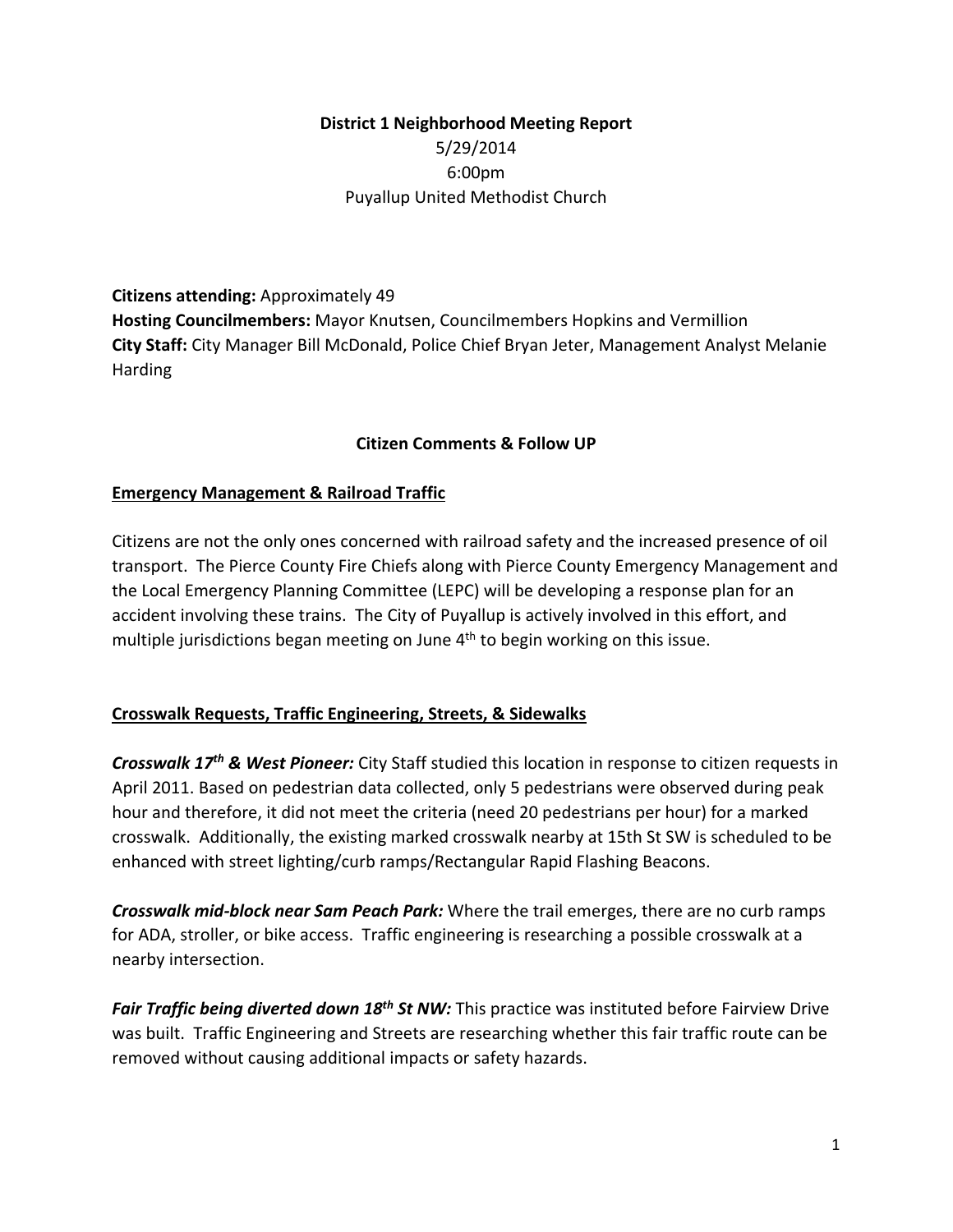*6th Ave SW Sidewalk between 11th & 13th:* The Streets Division has visited this site. There will be some grinding and patching work done to smooth the sidewalk surface and reduce hazards. Although it may vary based on weather and other variables, this work is currently scheduled to occur by the end of the month. Sidewalk replacement and maintenance is the responsibility of adjacent property owners under city code, and it would be up to those property owners if they wanted to replace sidewalk sections to create a more aesthetically pleasing sidewalk.

*Onstreet Parking on 8th Ave NW (Low Impact Development Street near 900 block):* As of June 13, this item is being researched in reference to emergency vehicle access. Our Traffic Engineer has reported that residents can petition to remove parking from one side of the street. Removing parking on one side of the street would require agreement by at least 60% of the neighbors. Onstreet parking services as a type of "traffic calming" measure. The speed of traffic on the street would likely increase if parking was eliminated from one side of the street.

*Temporary Asphalt Patch from prior utility work:* As of June 13, this item is being investigated.

#### **New Development along Stewart**

*Site History / Number of Units:* Stewart Crossing is the redevelopment of a previously approved but expired project formerly known as The Lakes. At the time that The Lakes was approved, it was an 80 acre development proposing more than 1000 units, with a stormwater system designed to the 1990 King County Surface Water Design Manual. Today, Stewart Crossing is moving forward under new permits consisting of 67.43 acres with a total of **368 units proposed**.

*Stormwater Improvements:* The new project is required under current city and state codes to design their stormwater system to the Department of Ecology's 2005 Stormwater Management Manual for Western Washington, which was adopted by the City in 2010.

The site had been partially improved under previously issued permits and there are several homes and accessory structures which will be removed during construction of the project. Some improvements have been made to infrastructure on the site, including work on roads, storm water, and other utilities for a majority of Phase 1 of the project. The existing on‐ site improvements will be completed to include sidewalks, lighting, and utilities which were not previously constructed. 26th Street NW (adjacent to the project) will be rebuilt, to include water, sewer, storm and roadway widening along the west side. The existing stormwater facility located in the northwest corner of the site will be enlarged in order to accommodate the requirements of the 2005 design manual. Under the new manual, Stewart Crossing is expanding the pond and modifying the storm water outlet structure to reduce the flow rate to city's storm water system. All lots within the project will have direct connection to the public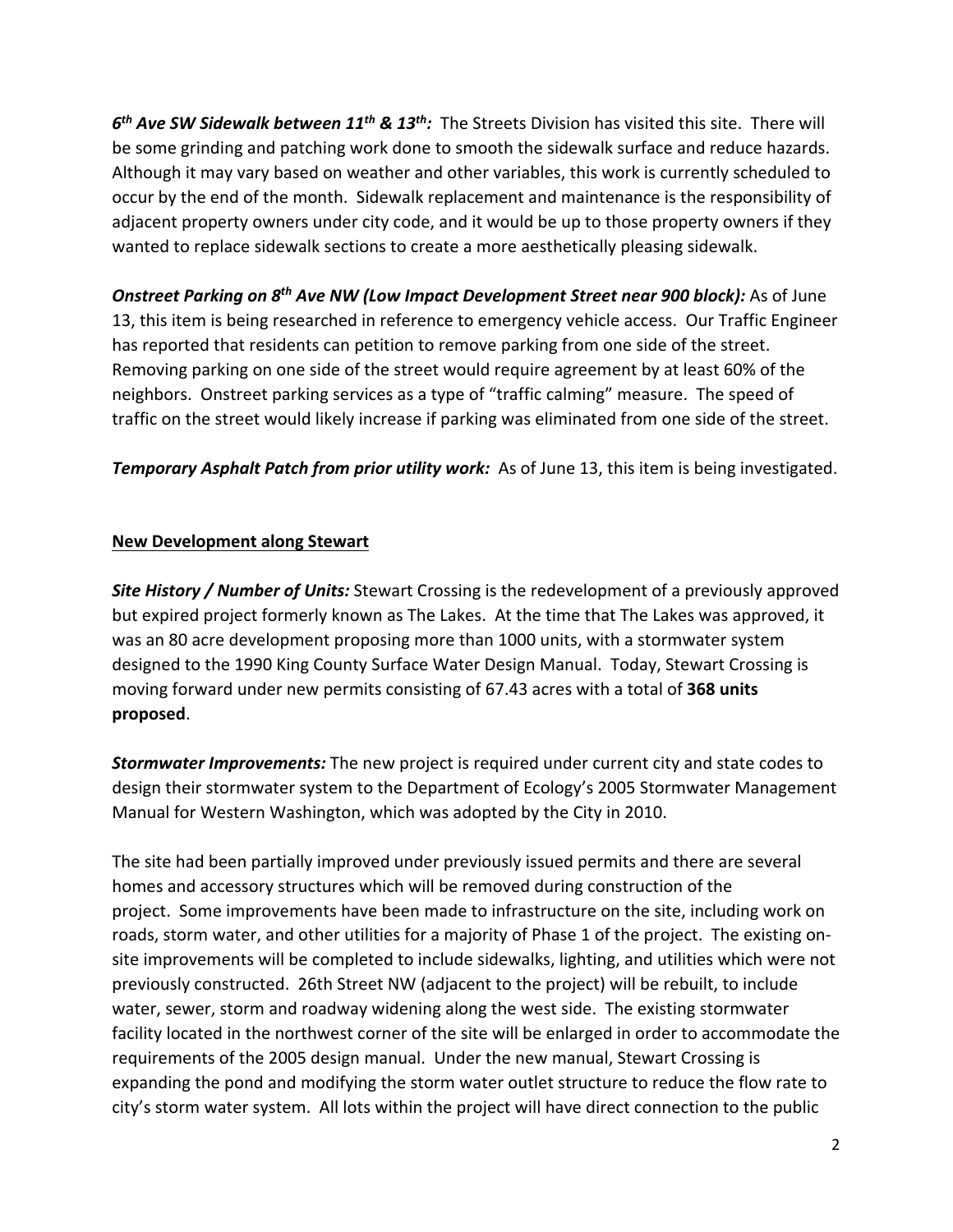storm system, allowing for the new impervious surfaces to drain directly into that system. Exceptional rains contributed to standing water in low lying areas throughout the city this spring.

### **Police Services & Criminal Activity**

*Sam Peach Park Activity:* The Police Department's Special Investigations Unit is actively following up with citizen reports of narcotics activity at Sam Peach Park. Residents are encouraged to call 911 to report all suspicious activity.

*Police Response to Call for Service:* A concern with police response to a call for service involving a homeless individual trespassing on property was investigated. The citizen who reported the concern was contacted with the details of the police response and associated dispatch activity, and the issue was resolved to their satisfaction.

*Enforcement at Hwy 167 & Meridian:* The Chief of Police confirmed that city police officers are working the area and have stepped up patrols. After the new bridge is completed, this area will be evaluated for possible photo enforcement.

*Freezing Nights Pick Up Site Impacts:* The Police Department will contact Freezing Nights about site selection and practices prior to upcoming shelter season.

## **Stormwater Fees & Public Works**

The fees for stormwater are used to maintain a citywide system. While not every property is adjacent to stormwater service, this citywide systems allows all residents and visitors to travel on unflooded city streets. The system also ensures that stormwater runoff has minimal impact on the environment and minimizes pollution to Puyallup's streams, creeks, and river.

*Grass Along Stewart Ave:* Mowing along the section of Stewart with curb/gutters (5th to 26th) occurs 4‐5 times per summer depending on workload. We are researching whether the railroad may have additional responsibilities to maintain this section of property.

*Stormwater Drainage in the 900 block of 18th Street NW and the 400 block of 22nd St NW:* As of June 13, these items are being researched by water collections staff.

## **Other Topics of Discussion**